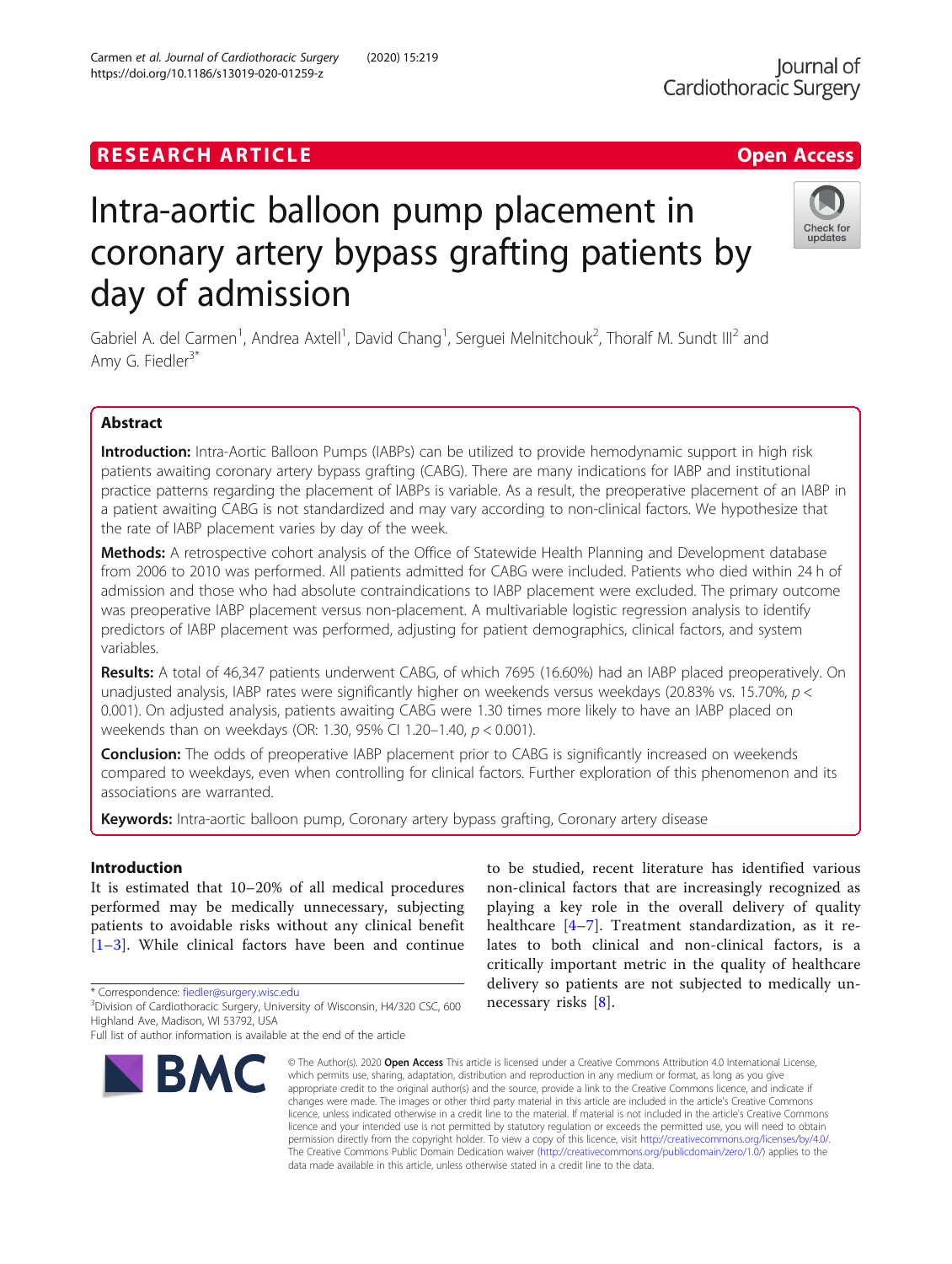Intra-Aortic Balloon Pumps (IABPs) are one of the most commonly used mechanical circulatory support devices to treat heart failure and cardiogenic shock [\[9](#page-8-0)]. IABPs can be inserted with ease in the cardiac catheterization laboratory via a percutaneous approach. The indications for placement of an IABP vary widely and are often institution-dependent. Notably, one indication for placement of an IABP is for prophylaxis in patients deemed high risk prior to undergoing surgical revascularization with coronary artery bypass grafting (CABG) [[10\]](#page-8-0). The placement of an IABP in this situation falls to the clinical discretion of the interventional cardiologist and the cardiac surgeon. For example, an IABP may be placed in patients with concerning "anatomy" such as left main coronary artery stenosis or diffuse disease, despite the absence of clinical symptoms [\[11](#page-8-0)]. These patients will then remain in the intensive care unit with IABP hemodynamic augmentation until they undergo surgical revascularization. While IABP counterpulsion provides hemodynamic support for patients with significant coronary artery disease, there are risks and complications associated with the placement and use of the device. These complications can range in severity from an ischemic lower extremity to the uncommon, yet devastating, complication of thrombosis of the descending thoracic aorta  $[12]$  $[12]$ . Because of the known clinical risks associated with the placement of IABPs, it is prudent to reduce medically unnecessary IABPs in order to minimize complications associated with the device, and shorten hospital length of stay.

While the public expects hospitals to be fully staffed regardless of the time of an operation, the reality is that staffing availability and societal pressures on medical staff may reduce a hospital's ability to provide different complex operations during certain times of the week. Given the wide variability with respect to the timing and indication of IABP placement, specifically in the preoperative patient with coronary artery disease (CAD) we believe the placement of IABPs in this patient population serves as an effective case study in the evaluation of a non-clinical factor that may influence clinical decision making. In this study, we chose to focus on influence of the day of the week on treatment decision. This has been noted in other fields in the literature; for example, Burns et al. found that the decision to deliver by Cesarean section differs based on the day of the week of the delivery, which is indicated by an increased rate of Cesarean deliveries on the weekend  $[13]$  $[13]$ . Given that IABPs may be placed for concerning coronary anatomy in a patient without symptoms yet requiring surgical revascularization, IABP placement is an ideal case scenario to determine how these rates change on weekends and weekdays. Therefore, we hypothesize that there will be an increased rate of preoperative IABP placement prior

to CABG on Saturdays and Sundays when operating rooms have reduced capacity to perform non-scheduled cases.

#### Materials and methods

A retrospective cohort analysis of the California Office of Statewide Health Planning and Development (OSHPD) was performed between 2006 and 2010. This database is maintained for all California-licensed facilities and captures all patients and payers and collects information on patients, treatments, and hospitals for every emergency department admission, inpatient admission/hospital discharge, outpatient visit, and ambulatory surgery. The study was approved by the Institutional Review Board at the Massachusetts General Hospital (16-05-2558).

Patients were identified and included using International Classification of Diseases, Ninth Revision, Clinical Modification (ICD9-CM) procedure codes [\[14](#page-8-0)]. We included all patients who underwent CABG in our analysis. Patients who died within 24 h of admission were excluded. In addition, all patients with an absolute contraindication to IABP placement, including occlusion or severe stenosis of the distal aorta, aortic aneurysm, aortic dissection, and severe aortic regurgitation, were excluded. The primary outcome was the preoperative placement of an IABP versus non-placement for patients awaiting CABG. Covariates considered included day of admission, age, race, teaching hospital status, type of hospital (i.e. rural, urban, or frontier), heart failure, coronary artery disease, acute coronary syndrome, and relative contraindications to IABP. These included severe peripheral vascular disease, aortic or iliofemoral bypass grafts, moderate aortic regurgitation, and sustained tachyarrhythmia. Unadjusted analysis was performed for categorical dependent variables with  $\chi^2$ , and for continuous dependent variables with a Student's t-test. A multivariable logistic regression model was constructed to identify independent risk factors for the odds of IABP placement. All covariates described above were included in the final model. Odds ratios (OR) are presented with 95% confidence intervals (CI). All analyses were completed using STATA v13.1 (STATA Corp., Texas, USA). A p-value of less than 0.05 was considered statistically significant.

#### Results

A total of 46,347 patients underwent CABG, of which 8148 (18%) were admitted on the weekend (Saturday/ Sunday) and 38,199 (82%) on a weekday (Monday-Friday). Baseline characteristics of the study population are presented in Table [1](#page-2-0). Among all patients undergoing CABG approximately 60% were white, 4% were black, 18% were Hispanic, and 10% were Asian. Over a third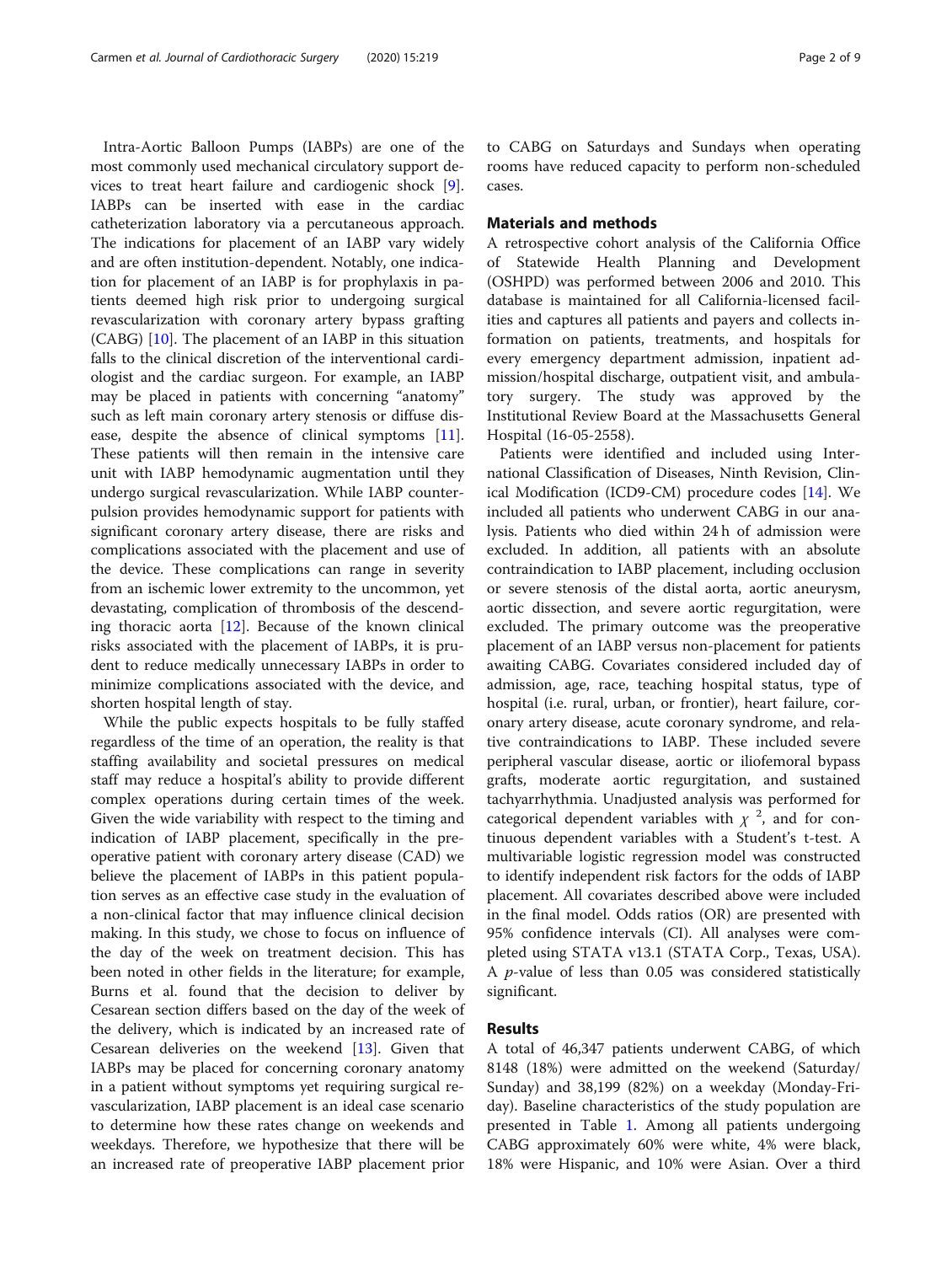<span id="page-2-0"></span>

| Table 1 Baseline characteristics of all patients undergoing CABG |  |  |  |  |  |  |  |
|------------------------------------------------------------------|--|--|--|--|--|--|--|
|------------------------------------------------------------------|--|--|--|--|--|--|--|

| Patient Characteristics $(n = 46,347)$ | n      | (% )  |
|----------------------------------------|--------|-------|
| <b>Age Category</b>                    |        |       |
| 70+ age                                | 17,440 | 40.72 |
| 60-69 age                              | 12,817 | 29.93 |
| 50-59 age                              | 9213   | 21.51 |
| $40 - 49$                              | 2945   | 6.88  |
| $18 - 39$                              | 413    | 0.96  |
| Race                                   |        |       |
| White                                  | 27,981 | 61.95 |
| Black                                  | 1870   | 4.14  |
| Hispanic                               | 8264   | 18.30 |
| Asian                                  | 4797   | 10.62 |
| Other                                  | 2254   | 4.99  |
| <b>BMI Class</b>                       |        |       |
| Not Coded                              | 37,095 | 80.04 |
| BMI 25-29.9                            | 6700   | 14.46 |
| BMI > 30                               | 2552   | 5.51  |
| Insurance                              |        |       |
| Private Coverage                       | 14,237 | 30.72 |
| MediCal                                | 4855   | 10.48 |
| Medicare                               | 23,227 | 50.12 |
| Self-Pay                               | 1366   | 2.95  |
| Other Non-Federal Indigent             | 1557   | 3.36  |
| Other                                  | 1103   | 2.38  |
| Day of Admission                       |        |       |
| Weekend                                | 8148   | 17.58 |
| Weekday                                | 38,199 | 82.42 |
| <b>Heart Failure</b>                   | 15,204 | 32.80 |
| Severe Peripheral Vascular Disease     | 6094   | 6.99  |
| Aortic/Iliofemoral Bypass Grafts       | 590    | 0.68  |
| <b>Aortic Regurgitation</b>            | 88     | 0.10  |
| <b>Sustained Tachyarrhythmias</b>      | 4685   | 5.38  |
| <b>IABP</b>                            | 7695   | 16.60 |
| <b>Hospital Characteristics</b>        |        |       |
| <b>Beds</b>                            |        |       |
| 228+ Beds                              | 38,759 | 84.71 |
| 122-227 Beds                           | 6060   | 13.24 |
| 52-121 Beds                            | 553    | 1.21  |
| $<$ 52 Beds                            | 384    | 0.84  |
| Urbanicity                             |        |       |
| Urban                                  | 1268   | 2.74  |
| Non-Urban                              | 45,079 | 97.26 |
| <b>Teaching Status</b>                 |        |       |
| Teaching                               | 12,431 | 26.82 |
| Non-Teaching                           | 33,916 | 73.18 |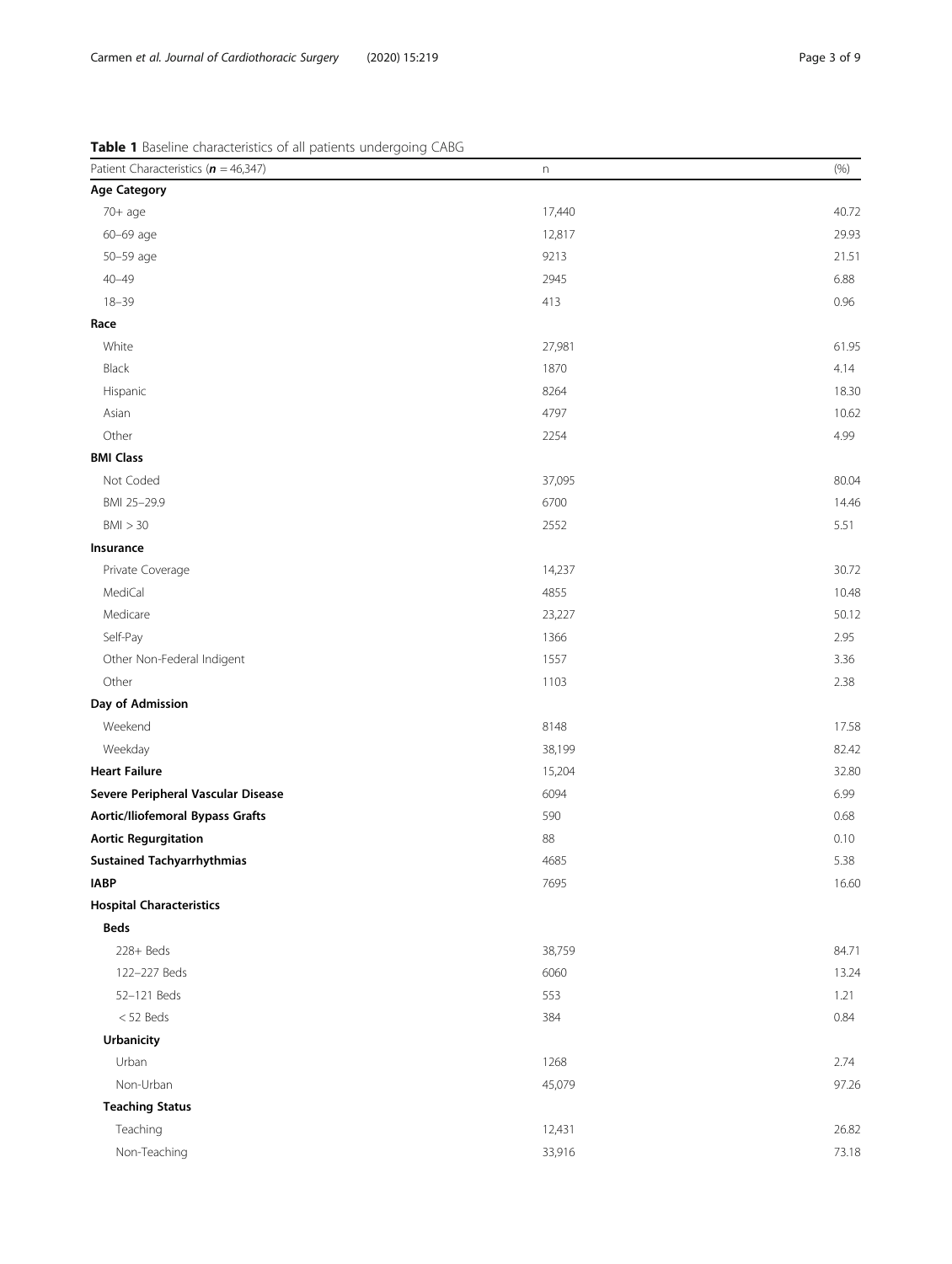| Patient Characteristics ( $n = 46,347$ ) | n      | (% )  |  |  |
|------------------------------------------|--------|-------|--|--|
| <b>Hospital Volume</b>                   |        |       |  |  |
| $<$ 199 Patients                         | 25,797 | 55.84 |  |  |
| 200-399 Patients                         | 12,478 | 27.01 |  |  |
| 400-699 Patients                         | 4536   | 9.82  |  |  |
| > 700 Patients                           | 3383   | 7.32  |  |  |

**Table 1** Baseline characteristics of all patients undergoing CABG (Continued)

BMI Body Mass Index; CABG Coronary Artery Bypass Grafting; IABP Intra-Aortic Balloon Pump

(41%) were greater than 70 years of age and the majority were treated in non-teaching hospitals (73%). A total of 7695 (16.60%) had an IABP placed pre-operatively.

On unadjusted analysis (Table [2\)](#page-4-0), 15.70% of all CABG patients who had an IABP placed were admitted on a weekday and 20.83% were admitted during the weekend  $(p < 0.001)$ . There was no difference in age, race, BMI, and hospital characteristic (teaching v. private) between patients who had an IABP placed on a weekend compared to those who had an IABP placed on a weekday (all  $p < 0.001$ ). Patients covered under Medicare made up a greater percentage of the total patient populations on the weekends relative to the weekdays (49.56% vs. 32.59%,  $p < 0.001$ ).

On multivariable logistic regression modeling (Table [3\)](#page-6-0), the odds of having an IABP placed on a weekend increased relative to having one placed on a weekday (OR: 1.30, CI: 1.21–1.40, p < 0.001). Patients with acute coronary syndrome were less likely to receive an IABP than patients without the morbidity (OR: 0.48, CI: 0.44–0.53, p < 0.001). Although acute coronary syndrome is an indication for IABP placement, the non-inclusion of non-emergent cases is likely responsible for this observed effect. Black patients were less likely to have an IABP than whites (OR 0.91, CI: 0.68–0.95 p-value 0.012). Interestingly, we found that the likelihood of preoperative IABP placement was significantly less likely in non-teaching hospitals than teaching hospitals (OR: 0.67, CI: 0.48– 0.93, p 0.018). When considering the likelihood of inhospital mortality, patients who had an IAPB placed preoperatively had 5 times higher odds of mortality than those who did even when controlling for all the covariates in our logistic model (OR: 5.00, CI: 4.30– 5.82,  $p < 0.001$ ). This may be related to the variety of clinical indications for which an IABP is placed, as well as physician judgment which cannot be controlled for in a retrospective study. Sicker patients, for example, while more likely to receive IABPs, are also more likely to fare worse outcomes. Patients treated at non-teaching hospitals had an increased odds of in-hospital mortality compared to those treated at teaching hospitals (OR: 1.33, CI: 1.13–1.56,  $p = 0.001$ ). MediCal and Medicare patients were also more likely to have an in-hospital mortality compared to those with private insurance (OR: 1.66, CI: 1.29–2.14,  $p <$ 0.001 and OR: 1.50, CI: 1.24–1.82,  $p < 0.001$  respectively). To account for the increased proportion of patients admitted for heart failure over the weekend, we performed a subset analysis without the heart failure patient population. We found that the proportion of heart failure patients made no qualitative difference on the likelihood of receiving an IABP on the weekend relative to the weekday (OR: 1.30, CI: 1.22–1.38,  $p < 0.001$ ).

#### **Discussion**

In this study, we found that the rate of preoperative IABP placement in patients awaiting CABG was significantly higher when the patient was admitted on a weekend (Saturday/Sunday) compared to a weekday. To our knowledge, this is the first study to investigate the association between day of admission and the rate of IABP placement.

Variation as an indicator of healthcare quality is a novel goal of investigation, with the aim of improving patient-centered care by removing variability based on non-clinical factors. There have been few examples looking at variations in practice patterns by non-clinical factors. The most notable example is from the Dartmouth Atlas of Healthcare which found significant variations in practice patterns across geographic regions in the U.S. [[15\]](#page-8-0) Similarly, variations in Cesarean section delivery rates were found across different days of the week [\[13](#page-8-0)]. Many factors have been speculated to cause practice pattern variations along non-clinical factors, such as convenience, financial incentive, market competitions, and so on. Most of this literature focuses on procedures that are discretionary and less invasive. We extend this line of investigation to cardiac surgery which, as a complex procedure, would be thought to be controlled under strict clinical guidelines and not be influenced by nonclinical factors.

Previous studies have investigated the effect of day of admission on the clinical outcomes of various procedures. However, the literature is mixed regarding surgical outcomes when comparing weekend to weekday admission. For example, Baid-Agrawal and colleagues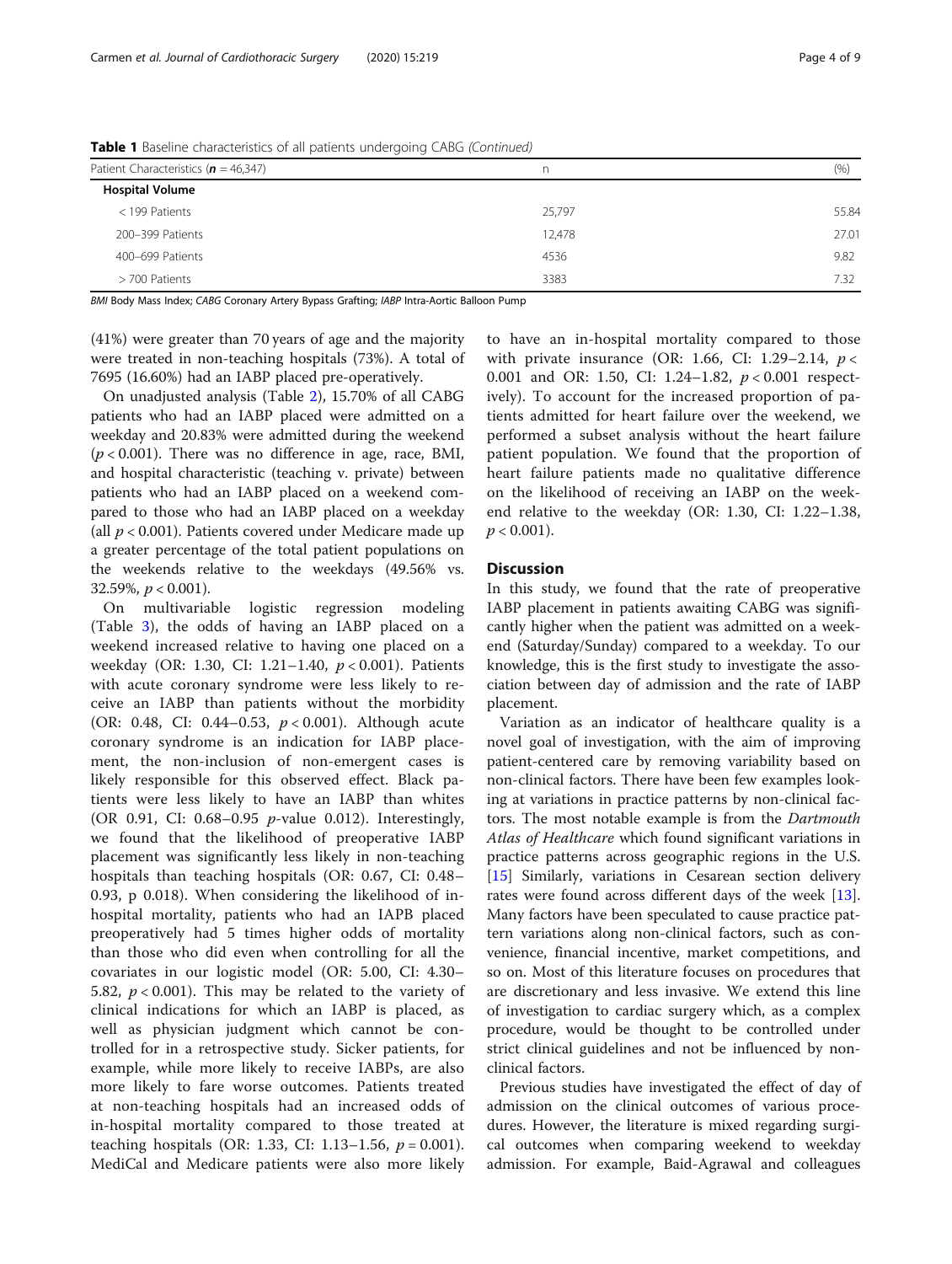<span id="page-4-0"></span>Table 2 Baseline characteristics of CABG patients by day of admission

| Patient Characteristics ( $n = 46,347$ ) | n      | (% )  |
|------------------------------------------|--------|-------|
| <b>Age Category</b>                      |        |       |
| $70+$ age                                | 17,440 | 40.72 |
| 60-69 age                                | 12,817 | 29.93 |
| 50-59 age                                | 9213   | 21.51 |
| $40 - 49$                                | 2945   | 6.88  |
| $18 - 39$                                | 413    | 0.96  |
| Race                                     |        |       |
| White                                    | 27,981 | 61.95 |
| Black                                    | 1870   | 4.14  |
| Hispanic                                 | 8264   | 18.30 |
| Asian                                    | 4797   | 10.62 |
| Other                                    | 2254   | 4.99  |
| <b>BMI Class</b>                         |        |       |
| Not Coded                                | 37,095 | 80.04 |
| BMI 25-29.9                              | 6700   | 14.46 |
| BMI > 30                                 | 2552   | 5.51  |
| Insurance                                |        |       |
| Private Coverage                         | 14,237 | 30.72 |
| MediCal                                  | 4855   | 10.48 |
| Medicare                                 | 23,227 | 50.12 |
| Self-Pay                                 | 1366   | 2.95  |
| Other Non-Federal Indigent               | 1557   | 3.36  |
| Other                                    | 1103   | 2.38  |
| Day of Admission                         |        |       |
| Weekend                                  | 8148   | 17.58 |
| Weekday                                  | 38,199 | 82.42 |
| <b>Heart Failure</b>                     | 15,204 | 32.80 |
| Severe Peripheral Vascular Disease       | 6094   | 6.99  |
| <b>Aortic/Iliofemoral Bypass Grafts</b>  | 590    | 0.68  |
| <b>Aortic Regurgitation</b>              | 88     | 0.10  |
| <b>Sustained Tachyarrhythmias</b>        | 4685   | 5.38  |
| <b>Acute Coronary Syndrome</b>           | 12,833 | 27.69 |
| <b>IABP</b>                              | 7695   | 16.60 |
| <b>Hospital Characteristics</b>          |        |       |
| <b>Beds</b>                              |        |       |
| 228+ Beds                                | 38,759 | 84.71 |
| 122-227 Beds                             | 6060   | 13.24 |
| 52-121 Beds                              | 553    | 1.21  |
| $<$ 52 Beds                              | 384    | 0.84  |
| <b>Urbanicity</b>                        |        |       |
| Urban                                    | 1268   | 2.74  |
| Non-Urban                                | 45,079 | 97.26 |
| <b>Teaching Status</b>                   |        |       |
| Teaching                                 | 12,431 | 26.82 |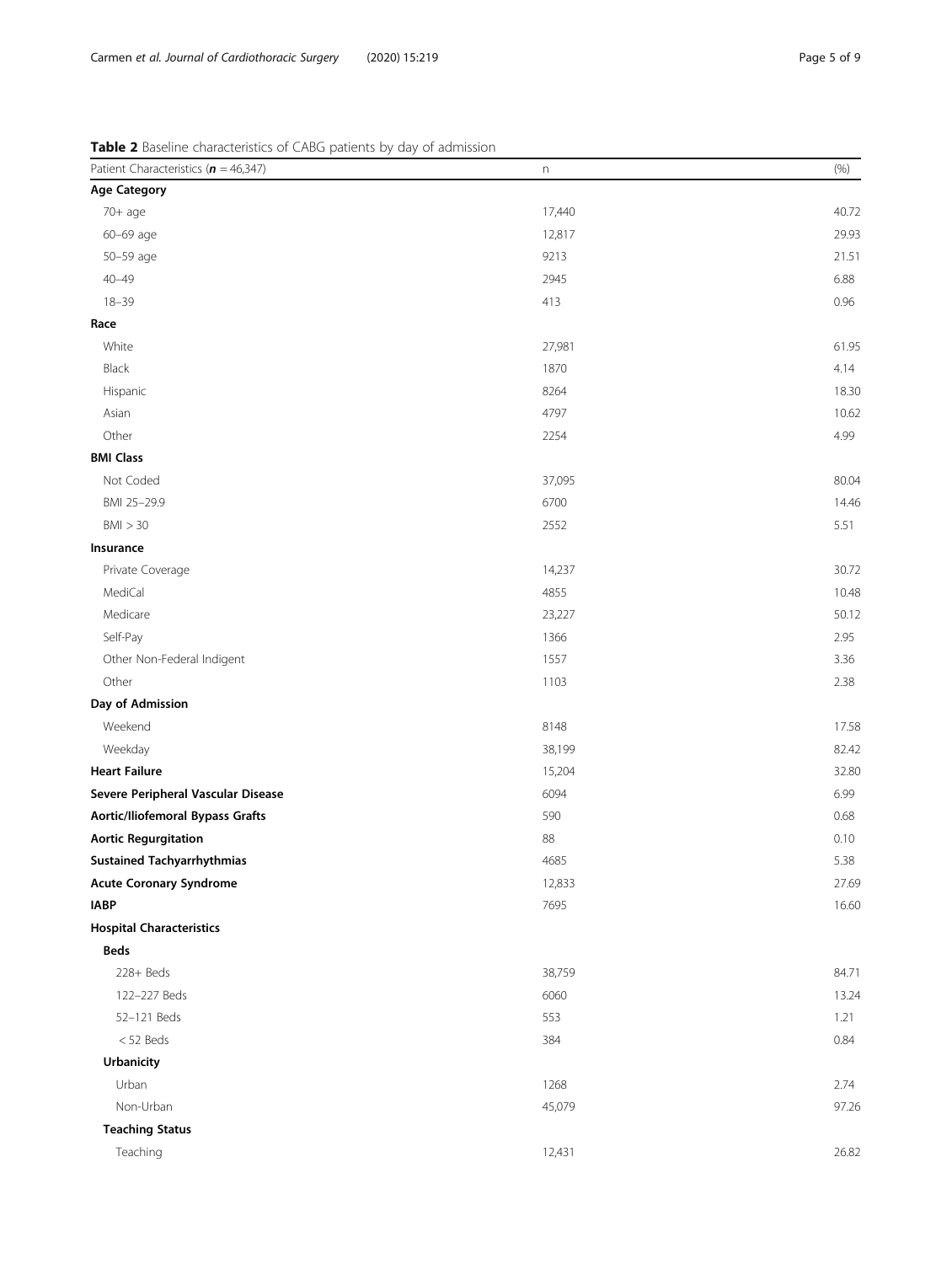| Patient Characteristics ( $n = 46,347$ ) | n      | (% )  |
|------------------------------------------|--------|-------|
| Non-Teaching                             | 33,916 | 73.18 |
| <b>Hospital Volume</b>                   |        |       |
| < 199 Patients                           | 25,797 | 55.84 |
| 200-399 Patients                         | 12,478 | 27.01 |
| 400-699 Patients                         | 4536   | 9.82  |
| > 700 Patients                           | 3383   | 7.32  |

Table 2 Baseline characteristics of CABG patients by day of admission (Continued)

BMI Body Mass Index; CABG Coronary Artery Bypass Grafting; IABP Intra-Aortic Balloon Pump

examined the outcomes of renal transplantation when performed on a weekend versus a weekday using the UNOS database. They concluded that the outcomes for deceased donor kidney transplantation in the US were not affected by the day of surgery [\[16\]](#page-8-0). This is in contrast to the findings of Glance and colleagues who utilized the Healthcare Cost and Utilization Project Nationwide Inpatient Sample (HCUP NIS) to evaluate patients undergoing major surgeries, including CABG, to determine if they were more likely to die or experience a major complication when the surgery was performed on a weekend compared to a weekday. The investigators determined that patients undergoing non-emergent major cardiac and non-cardiac surgery on a weekend had a significantly increased risk of death and major complications compared to those undergoing surgery on a weekday [\[15](#page-8-0)]. This raises the question of potential system-based and non-clinical factors associated with a "weekend effect." Our study differs and expands on this work by focusing on variations in the rate of procedure, in addition to clinical complications and mortality. Variation itself is the primary outcome because it indicates a lack of standardization in clinical practice for reasons not explained by a specific clinical indicator.

Our focus on non-clinical variation as an outcome is critical in improving the quality of care that patients receive. Placement of IABPs are associated with many risks, such as major limb ischemia and mortality [\[17](#page-8-0)]. Medically unnecessary procedures subject patients to risks with no clinical benefit. Ensuring the appropriateness of any clinical procedure is vital to improving healthcare quality. The existence of this variation in IABP procedure rates among days of the week indicates that the application of an invasive procedure is not only widely variable amongst institutions, but is highly subject to non-clinical factors and is impacted by day of week variability. Healthcare decisions should be evidencebased and patient centered. It is important that nonclinical factors are minimized in the administration of healthcare.

The need to minimize non-clinical factors is highlighted by several interesting ancillary findings found in this study. For example, we found evidence of disparity along race and insurance status. Black populations were less likely to receive IABPs compared to white populations despite no difference in clinical presentation. We also found that insurance status was a predictor for IABP placement. This is consistent with a growing body of literature on surgical disparities. Even though the investigation into these other disparities is beyond the scope of this study, the existence of these non-clinical influences underlines a concern regarding the influence of non-clinical factors on practice patterns.

This study has certain strengths and limitations. One major strength is the large sample size captured by use of a statewide database. The OSHPD database is powerful and allowed us to evaluate a wide range of both clinical and non-clinical data over a five-year period. This afforded us the ability to exclude comorbidities that serve as clear clinical contraindications to placement of IABP. Because of the large and diverse population, we could control for a variety of different factors which were further stratified to determine significant differences between groups. This study is subject to the inherent limitations of a retrospective database analysis. Large administrative databases often lack clinical granularity and there is a potential for a substantial amount of residual confounding. This precludes us from making sweeping conclusions about the nature of our findings and makes salient the need for further investigations. These investigations must capture other relevant and individual information that was not captured in OSHPD, such as STS scores, urgency of clinical intervention, and any other relevant and individualized clinical influences that cannot be captured on a broader scale. Similarly, because OSHPD does not provide the data necessary to distinguish between emergent, elective, and urgent patient cases, this study was unable to stratify on the basis of severity and urgency of cases. Additionally, as this topic is subject to the bias of surgeon and interventional cardiologist, a specific limitation is the inability to account for physician preference and practice technique which may confound the results. This is an important consideration, as there may be a variety of factors which may preclude a patient from undergoing an operation on a weekend, including surgeon preference, operating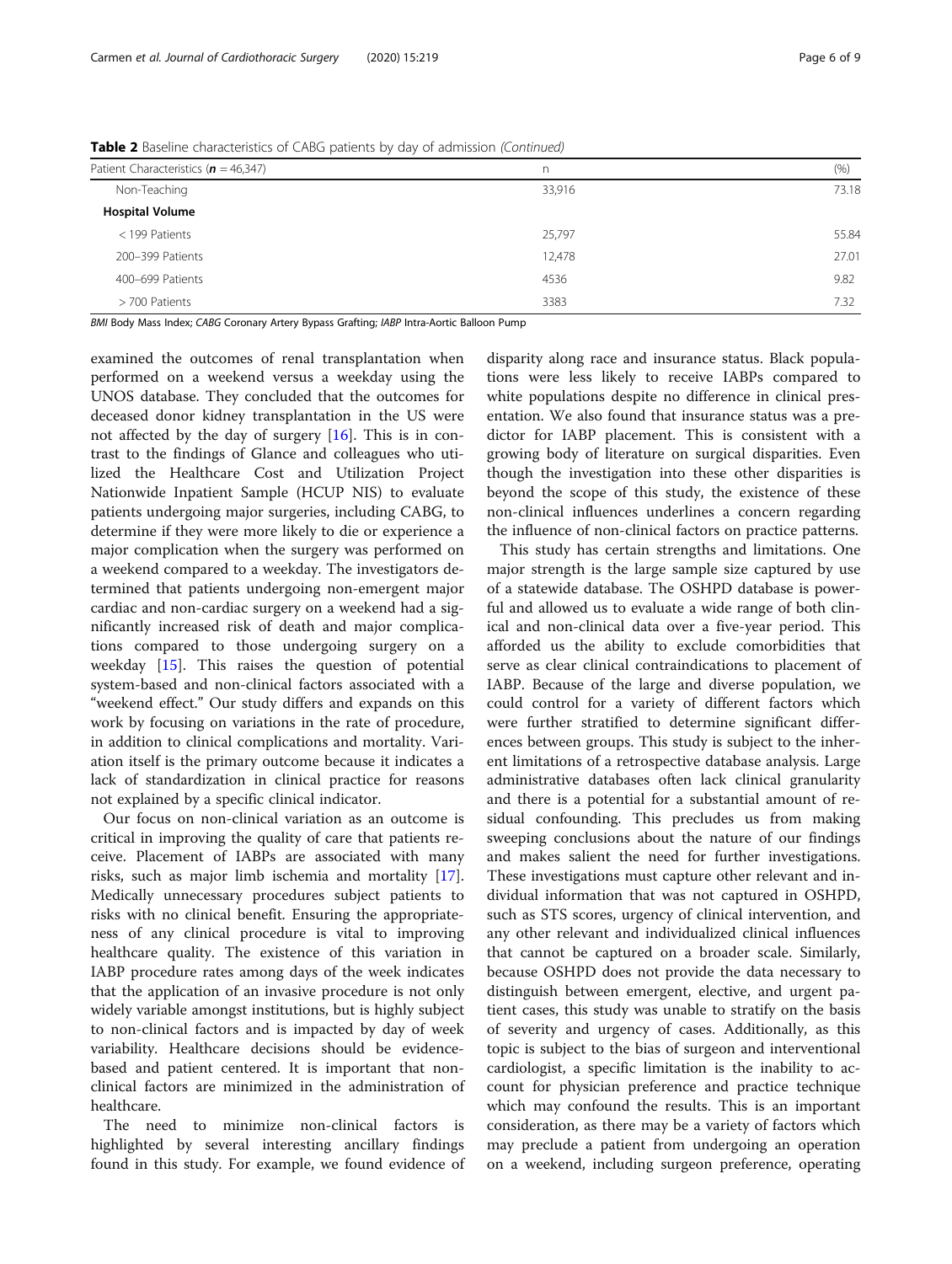### <span id="page-6-0"></span>Table 3 Multivariable logistic regression for odds of IABP placement

| Factor                             | Odds Ratio | 95% Confidence Interval | $p$ -value |
|------------------------------------|------------|-------------------------|------------|
| Day of Admission                   |            |                         |            |
| Weekday                            | Reference  |                         |            |
| Weekend                            | 1.30       | $1.21 - 1.40$           | < 0.001    |
| <b>Age Category</b>                |            |                         |            |
| $> 70$ age                         | Reference  |                         |            |
| 60-69 age                          | 1.06       | $0.97 - 1.15$           | 0.221      |
| 50-59 age                          | 1.06       | $0.95 - 1.17$           | 0.320      |
| 40-49 age                          | 1.09       | $.94 - 1.27$            | 0.245      |
| 18-39 age                          | 1.79       | $1.41 - 2.28$           | < 0.001    |
| Race                               |            |                         |            |
| White                              | Reference  |                         |            |
| Black                              | 0.91       | $0.68 - 0.95$           | 0.012      |
| Hispanic                           | 1.04       | $0.93 - 1.16$           | 0.510      |
| Asian                              | 1.10       | $0.98 - 1.23$           | 0.095      |
| Other                              | 1.03       | $0.73 - 1.45$           | 0.875      |
| Insurance                          |            |                         |            |
| Private Coverage                   | Reference  |                         |            |
| MediCal                            | 1.01       | $0.84 - 1.22$           | 0.900      |
| Medicare                           | 0.89       | $0.77 - 1.04$           | 0.163      |
| Self-Pay                           | 1.28       | $1.02 - 1.61$           | 0.031      |
| Other Non-Federal Indigent         | 0.95       | $0.75 - 1.22$           | 0.706      |
| Other                              | 1.21       | $0.81 - 1.82$           | 0.352      |
| <b>BMI Class</b>                   |            |                         |            |
| Not Coded                          | Reference  |                         |            |
| BMI 25-29.9                        | 0.89       | $0.80 - 0.98$           | 0.022      |
| BMI > 30                           | 0.90       | $0.79 - 1.01$           | 0.081      |
| <b>Heart Failure</b>               | 2.17       | $2.09 - 2.48$           | < 0.001    |
| Severe Peripheral Vascular Disease | 0.66       | $0.59 - 0.75$           | < 0.001    |
| Aortic/Iliofemoral Bypass Grafts   | 1.6        | $1.10 - 2.34$           | 0.015      |
| <b>Aortic Regurgitation</b>        | 0.73       | $0.26 - 2.04$           | 0.549      |
| <b>Sustained Tachyarrhythmias</b>  | 1.96       | $1.77 - 2.17$           | < 0.001    |
| <b>Acute Coronary Syndrome</b>     | 0.48       | $0.44 - 0.53$           | < 0.001    |
| <b>Hospital Characteristics</b>    |            |                         |            |
| <b>Beds</b>                        |            |                         |            |
| $228 + Beds$                       | Reference  |                         |            |
| 122-227 Beds                       | 1.23       | $0.66 - 2.31$           | 0.509      |
| 52-121 Beds                        | 1.15       | $0.82 - 1.62$           | 0.43       |
| $<$ 52 Beds                        | 0.94       | $0.82 - 1.08$           | 0.404      |
| Urbanicity                         |            |                         |            |
| Urban                              | Reference  |                         |            |
| Non-Urban                          | 1.27       | $0.91 - 1.79$           | 0.164      |
| <b>Teaching Status</b>             |            |                         |            |
| Teaching                           | Reference  |                         |            |
| Non-Teaching                       | 0.67       | $0.48 - 0.93$           | 0.018      |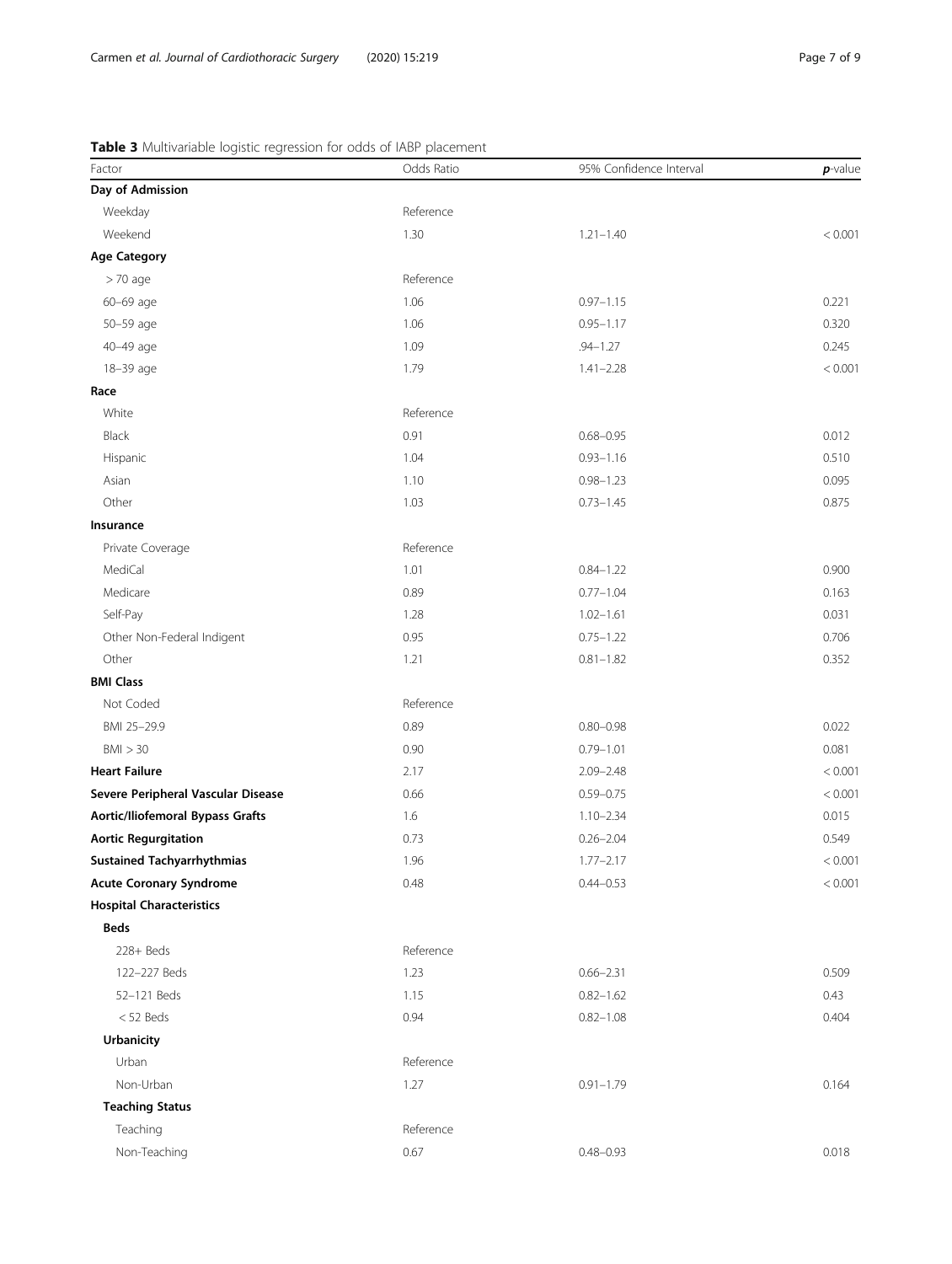| Factor                 | Odds Ratio | 95% Confidence Interval | $p$ -value |
|------------------------|------------|-------------------------|------------|
| <b>Hospital Volume</b> |            |                         |            |
| < 199 Patients         | Reference  |                         |            |
| 200-399 Patients       | 0.79       | $0.63 - 1.01$           | 0.055      |
| 400-699 Patients       | 0.43       | $0.33 - 0.56$           | < 0.001    |
| > 700 Patients         | 0.49       | $0.41 - 0.58$           | < 0.001    |
|                        |            |                         |            |

Table 3 Multivariable logistic regression for odds of IABP placement (Continued)

BMI Body Mass Index; IABP Intra-Aortic Balloon Pump

room time and staff availability, and hospital policies. Furthermore, the age of the data (2006–2010) available from the database limits the scope of our findings and warrants further investigations to determine if this trend has held. These types of factors will be critical to understand in future investigations to quantify and identify practice pattern variability based on weekday versus weekend admission. In addition, it will be important to investigate if financial or patient outcomes are affected by these decisions. We were also unable to account for a potential "weekday bias" among patients. We were unable to measure whether patients with less-serious cases do not admit themselves into the hospital on weekends, which would therefore create a weekend population of patients who present a more intense morbidity and therefore cannot avoid going to the hospital. Therefore, further qualitative research should investigate the role of patient behaviors on this weekend effect to determine the best way to standardize the procedure.

Our study has important implications. The discovery of this trend indicates the need for further investigations into the clinical reasons given for placement of IABP and may reflect an underlying disagreement with current practice guidelines. Future guideline refinement should ensure broad-based input in the development process to ensure larger buy-in, and thus broader compliance. It has been shown that the process by which consensuses are developed may influence the results and acceptability of the results. For example, details such as how consensus is defined, how disagreement is handled, and how sensitive the group is to process issues may all impact the ultimate acceptability of the proposed guideline. Additionally, given our findings, it is important to suggest guidelines for placement of IABP. Patients should have IABP placed if they present with unstable angina, active and on-going chest pain, cardiogenic shock, and have favorable femoral arterial anatomy for placement of IABP. IABP should not be placed due to concern over high risk anatomy, in unfavorable femoral arterial configurations, or in patients without active chest pain on presentation. Inasmuch, the care of patients who present with cardiac conditions has increasingly become more team based and multidisciplinary. It is important to assess patients on an individualized basis, and in those

with coronary disease, utilize the institutional heart team to ensure the highest quality care. Using this multi modality approach ensures that the patient not only receives the most appropriate pre-procedural care, but also the best revascularization strategy, be it surgical or PCI for the patient.

#### Conclusion

In conclusion, we demonstrate that there is a statistically significant increase in the placement of preoperative IABPs for patients awaiting CABG on the weekends compared to the weekdays. Further study elucidating the exact reasons for this variability are warranted. Creating and adhering to specific clinical guidelines regarding IABP placement may also reduce this unwanted variation.

#### Abbreviations

IABP: Intra-aortic balloon pump; CAD: Coronary artery disease; CABG: Coronary artery bypass grafting

Acknowledgements

None.

#### Authors' contributions

Gabriel A. del Carmen: Concept of idea, creation of study design, significant contribution to manuscript, original rendition of manuscript, editing, revisions. Andrea Axtell: Study design, significant contributions to manuscript preparation, editing, reviewing. David Chang: Concept of idea, study design, manuscript editing and revision, significant contribution to manuscript editing. Serguei Melnitchouk: Study design, concept of idea, manuscript editing and revisions. Thoralf M. Sundt: Concept of idea, study design, manuscript editing and revisions. Amy Fiedler: Concept of idea, creation of study design, significant contribution to manuscript preparation, editing, revisions. The author(s) read and approved the final manuscript.

#### Authors' information

Not applicable.

#### Funding

None.

#### Availability of data and materials

Available upon request.

#### Ethics approval and consent to participate Not applicable.

Consent for publication

## Not applicable.

Competing interests None.